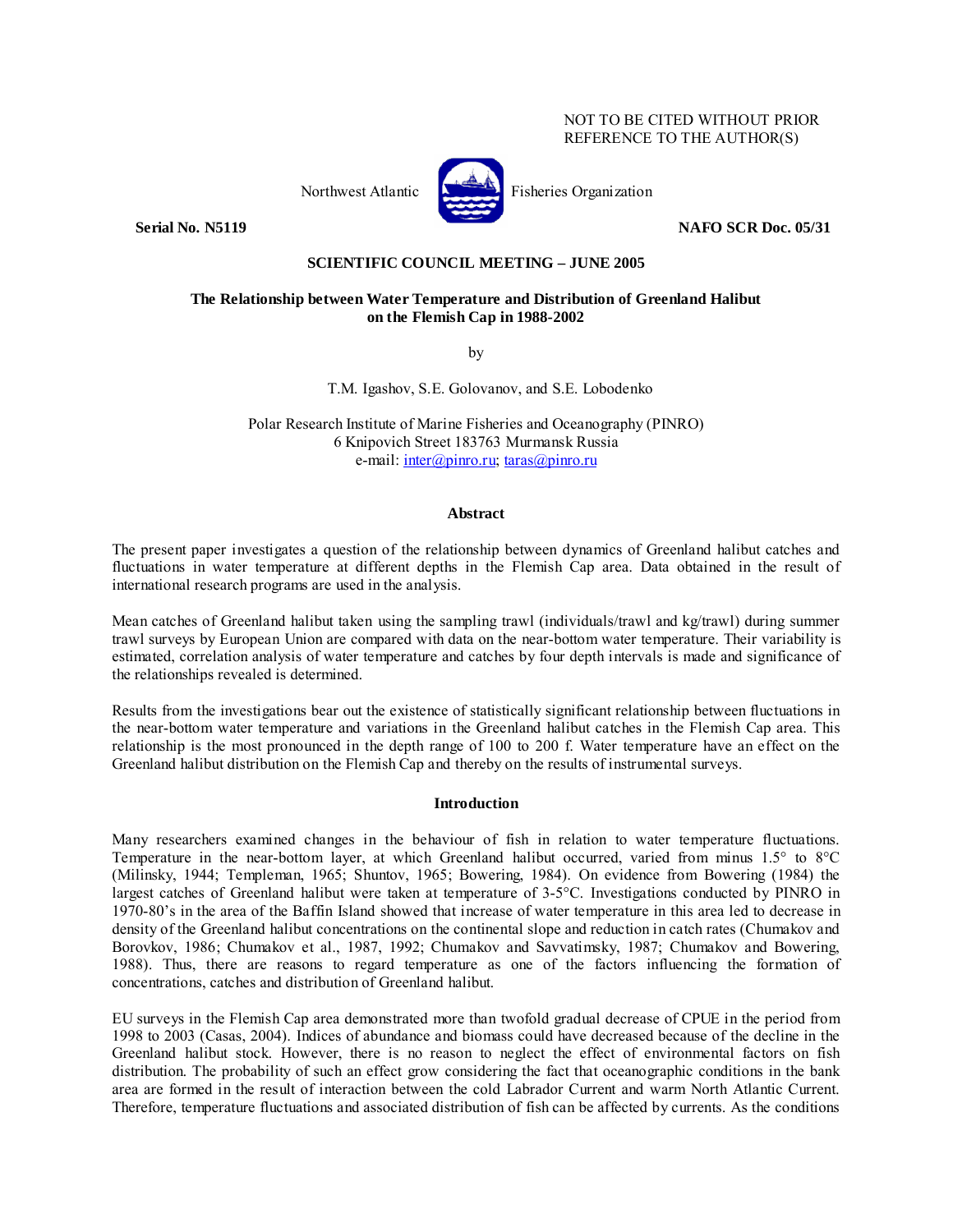change, concentrations can shift to areas that have not been covered by the survey. This may entail a reduction of the instrumental survey indices.

The objective of this paper is to reveal the relationship between distribution of Greenland halibut and water temperature in the Flemish Cap area. To attain the objective, the following tasks were identified:

- 1. To study temperature dynamics in the near-bottom layer by depth intervals based on Russian and available international oceanographic databases on the Flemish Cap for the period 1988-2002.
- 2. To analyze variations in mean catches of the Greenland halibut by the sampling trawl (individuals/tow and kg/tow) by depth in the Flemish Cap area using EC trawl surveys data for the period 1988-2002.
- 3. Based on the analysis, to estimate the relationship between Greenland halibut distribution and water temperature.

#### **Materials and Methods**

Area stratification. In the method currently used in the bottom trawl surveys, stratification of Div.3M includes the Flemish Cap with depth intervals as follows (Doubleday, 1981; Bishop, 1994):

| Depth interval,<br>fathom (f) | 70-80   | 81-100 |  |  |  | 101-140 141-200 201-300 301-400 401-500 501-600 601-700                                                | 701-800 |
|-------------------------------|---------|--------|--|--|--|--------------------------------------------------------------------------------------------------------|---------|
| Depth interval, m             | 127-146 |        |  |  |  | 147-182     183-255     256-364    365-546    547-728    729-910    911-1092    1093-1274    1275-1456 |         |

Data on temperature. To conduct the research, information on near-bottom water temperature in the Flemish Cap area in spring and summer (April-July) for 1988-2002 was used. The source of information were databases as follows (Table 1):

- 1. Materials from Russian oceanographic surveys.
- 2. Information from AZMP (Atlantic Zone Monitoring Program, http://www.meds-sdmn.dfo-mpo.gc.ca) of the Department of Fisheries and Oceans of Canada – DFO.
- 3. Databases of the interactive World Ocean Atlas, 2001, published by The Ocean Climate Laboratory National Oceanographic Data Center, Silver Spring, MD 20910 with the support of The National Oceanic and Atmospheric Administration and U.S. Department of Commerce.

Data on the near-bottom temperature were grouped by depth intervals according to Div. 3M stratification used in NAFO. For each depth range, mean water temperature in the near-bottom layer in spring and summer was calculated. Since data for 1997-1998 were lacking, mean temperature in the near-bottom layer for the above two years was estimated by interpolation between 1996 and 1999.

Research survey data. The paper uses data from annual EU bottom trawl surveys in Div. 3M for the period 1988- 2002 (Vazques, 1989-1997, 1999-2002; Vazques et. al., 1998; Saborido-Rey, Vazques, 2003; Casas, 2004). All surveys were conducted using the standard stratified-random method applied in NAFO (Doubleday, 1981; Vazques, 1989; Bishop, 1994).

The surveys are carried out from the first ten days of July to the first ten days of August and last for about two weeks. A grid of trawl stations covers the depth range of 70 to 400 f. Most of results from these surveys were earlier published in papers to the NAFO Scientific Council Meeting June. Based on the data available, mean catches by the sampling trawl were calculated by depth intervals (individuals/trawl, kg/trawl).

Statistical processing of data. The relationship between near-bottom temperature and estimates of mean catches by the depth intervals was examined using correlation analysis. Closeness of the relationship was estimated using the Student's criterion from the table of significant correlation coefficients. According to the above criterion, significant correlation coefficient for the sample embracing 15 years corresponds to 0.51. Having estimated how close the relationship was, the significance of the relationship was tested using the bootstrap correlation coefficients.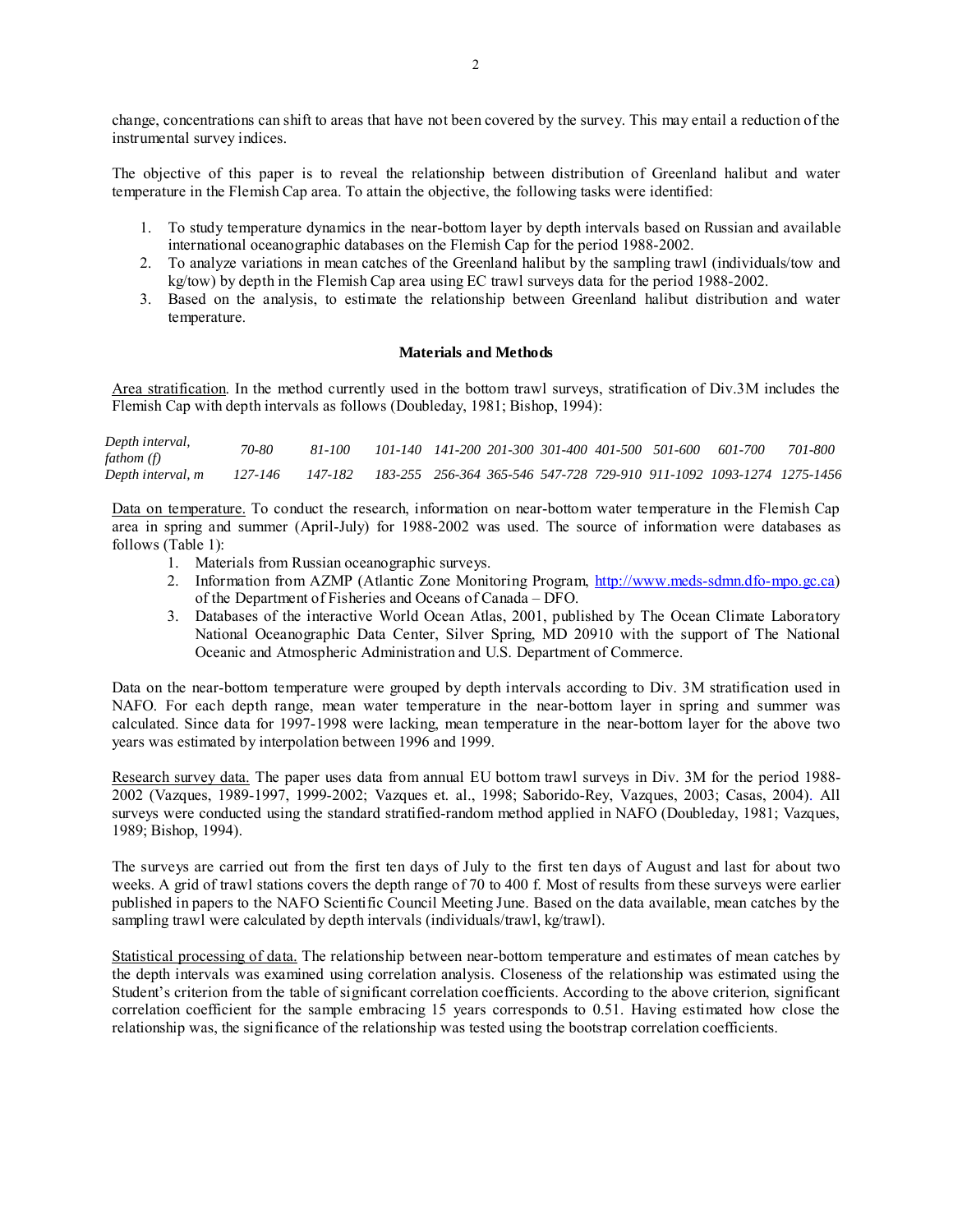### **Results and Discussion**

Surveys conducted by EC on the Flemish Cap showed that Greenland halibut did not occur at depth less than 80 f. Juveniles were found in catches by the sampling trawl in the depth range of 80 to 100 f, but quite rare, and not in each survey. Therefore, we did not examine these two depth intervals.

The largest variability in the near-bottom temperature was observed in the depth range of 100-140 f and 140-200 f, where it varied from 2.9° to 4.4°C (Table 2). The lowest temperature in the first above mentioned depth range was registered in 1990, while in the second depth range it was recorded in 1990 and 1995. The highest values of the near-bottom temperature were observed in 1999 in both depth intervals. Dynamics of year-to-year variability in the water temperature near the bottom within these depth intervals showed a high similarity (Figure 1).

In the depths of 200 to 400 f, temperature fluctuations were not so great, ranging between 3.2 and 3.7°C. The lowest temperature in the 200-300 f depth interval was observed in 1993, while within 300-400 f layer it occurred in 1993 and 1996. The highest temperature in the depth range of 200-300 f was noted in 1988, 1999, 2001 and 2002. At the depths of 300-400 f, temperature was the highest in 2002. Year-to-year temperature dynamics in the two last depth intervals showed some similarity but not so high as noted for the depths of 100-200 f (Figure 1).

Variability of the near-bottom temperature decreased with depth (Table 2). The widest year-to-year fluctuations in temperature were registered for 100 -140 and 140-200 f depth intervals with variation coefficients being 11.1 and 7.0%, respectively. In the depth range of 200-300 and 300-400 f, the near-bottom temperature did not experience great variations; coefficients of variation were not high, 2.6 and 3.4%, respectively.

Variability in the mean values of catches went down with depth (Table 2). In the depth range of 100 to 140 f, the lowest catches in numbers and weight were taken in 1990 and 1994, while the largest they were in 1999 (Table 3, Figures 1 and 2). Within 140-200 f depth range, the lowest catches were observed in 1990, while the largest catches in numbers were taken in 1988 and in weight in 1999.

In the depths of 200-300 f, the lowest abundance was observed in 1989 and the lowest biomass was in the period 1988-1990. The highest abundance and biomass were recorded in 1998. In the depths of 300-400 f, minimum catches were taken in 1989, while the maximum ones in 1998.

As for the depth range of 100 to 200 f, coincidence of the years, when extremum values of temperatures and catches concurred (Table 3). Comparison of catches and water temperature permits us to infer that in these depths in the coldest years, indices of abundance and biomass are low. With the increase of water temperature, they grow and reach their maximum values. For the depths of 200-400 f such a relationship is not typical.

Significant values of correlation coefficients from 0.51 to 0.75 supporting the existence of the relationship between near-bottom temperature and catches were obtained from the depths of 100-300 f (Table 4). For the depth range of 300 to 400 f, the correlation was weak and such a relationship was not confirmed (R from 0.32 to 0.35).

The most significant relationship (R from 0.71 to 0.74) both in numbers and weight was revealed only for the depths between 100 and 140 f. In the depth range of 140 to 200 f, the significance of the relationship between catches and temperature was verified only for catch in numbers (R=0.75). Checking of the revealed relationship using the bootstrap method showed that all estimates were within the interval of 0.4-1.0 that supported the correlation of this relationship.

It was found that the highest significance of the relationship with correlation coefficients ranging between 0.71 and 0.75 was characteristic of parameters with the highest variation coefficients from 88.0 to 107.4% (Tables 2 and 4).

For the depth range of 300-400 f, such a relationship was not verified. Taking into account that variations in water temperature within this depth range are minor it may be suggested that small fluctuations in water temperature at these depths do not affect strongly the density of concentrations.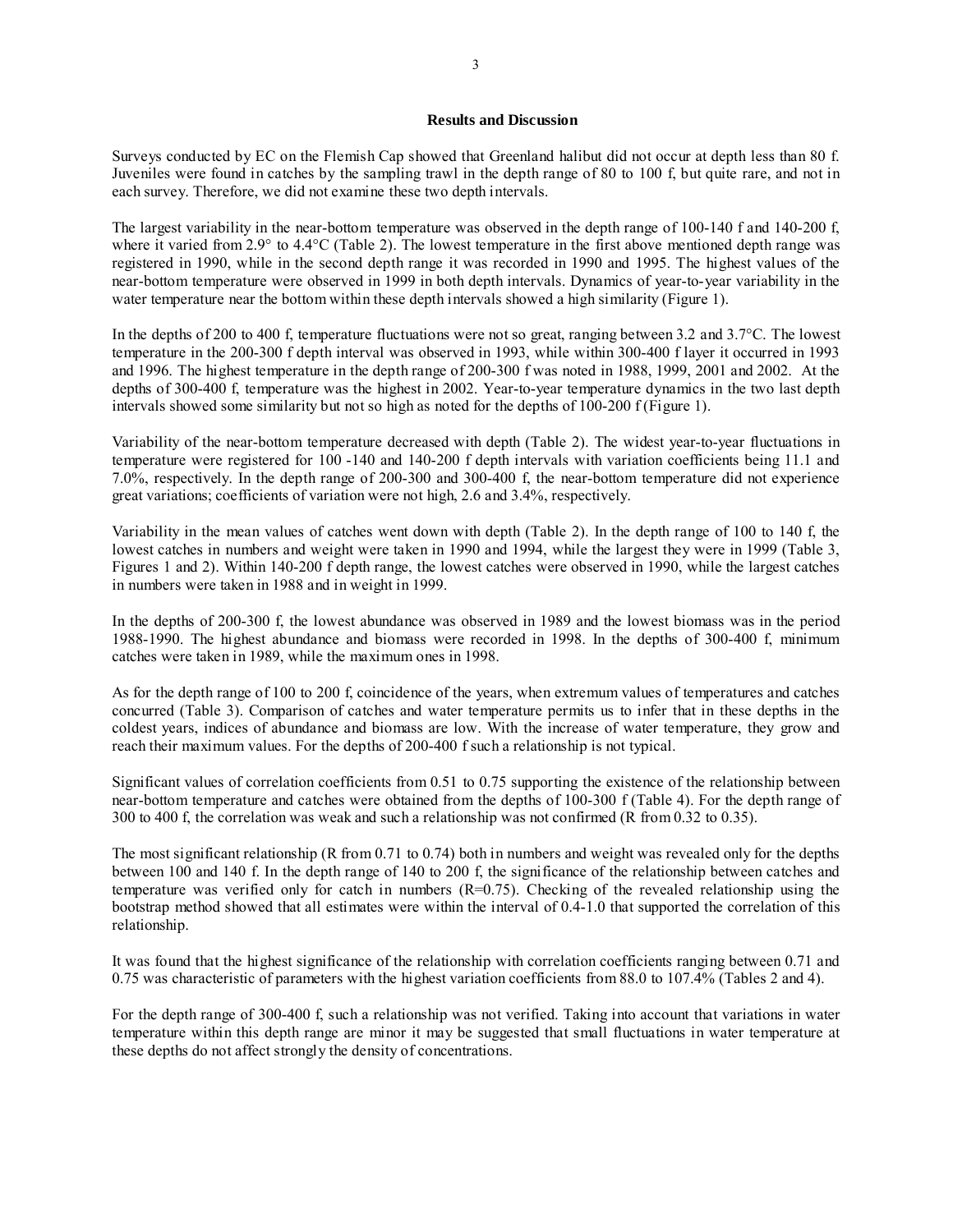### **Conclusion**

Results from the research based on the analysis of data for 15 years support the assumption that there is the statistically significant relationship between fluctuations of near-bottom temperature and variations in Greenland halibut catches in the Flemish Cap area. This relationship is the most prominent in the depth range between 100 and 200 f.

Water temperature has an effect on the Greenland halibut distribution in the Flemish Cap area, and thus, on the results from instrumental surveys.

It is worth noting that so far data series is not complete enough. First of all, it refers to data on the near-bottom temperature. In this relation, the results obtained should be considered provisional.

#### **Acknowledgements**

The authors thank Dr. Antonio Vazques for data from trawl surveys and respective explanations provided in 2004.

#### **References**

- BISHOP, C. A. MS 1994. Revisions and additions to stratification schemes used during research vessel surveys in NAFO Subareas 2 and 3. NAFO SCR Doc. No. 43, Serial No. N2413, 23 p.
- BOWERING, W.R. MS 1984. Distribution and relative abundance of the Labrador-Eastern Newfoundland stock comlex of Greenland halibut (Reinhardtius hippoglossoides). NAFO SCR Doc., No. 61 Serial No. N850. 14 p.
- BOWERING, W.R. 1984. Migrations of Greenland halibut, Reinhardtius hippoglossoides, in the Northwest Atlantic from tagging in the Labrador – Newfoundland region. J. Northw. Atl. Fish. Sci. Vol. 5, p. 85-91.
- CASAS, J. M. 2004 Results from bottom trawl survey on Flemish Cap of July 2003. NAFO SCR Doc., No. 21 Serial No. N4969, 36 p.
- CHUMAKOV, A.K., and BOROVKOV V.A. MS 1986. USSR fishery and investigations in NAFO Area in 1985. NAFO SCR Doc., No. 17, Serial No. N1179, 31 p.
- CHUMAKOV, A.K., BOROVKOV V.A., and NOSKOV A.S. MS 1987. USSR research report for 1986. NAFO SCS Doc., No. 15, Serial No N1328, 39 p.
- CHUMAKOV, A.K., and BOWERING, W.R. MS 1988. Post-stratified biomass and abundance estimates of Greenland halibut from USSR survey in Subareas 0+2 and division 3K. NAFO SCR Doc., No. 41, Serial No. N1481, 23 p.
- CHUMAKOV, A.K., BOWERING, W.R. and ERNST, P. 1992. Distribution of Greenland halibut in the Northwest Atlantic in dependence on near-bottom water temperature. Researches on biological resources of the North Atlantic. PINRO Collected Papers, p. 5-30 (in Russian)
- CHUMAKOV, A.K., and SAVVATIMSKY P.I. MS 1987. Distribution of Greenland halibut and Roundnose grenadier in the Northwest Atlantic in relation to hydrographic conditions in 1968-1986. NAFO SCR Doc., No. 93, Serial No. N1397, 38 p.
- DOUBLEDAY, W. G. Editor. 1981. Manual on Groundfish Surveys in the Northwest Atlantic. NAFO Scientific Council Studies. No 2. Dartmouth, Canada, 55 p.
- MILINSKY, G.I. 1944. Materials on biology and fishery for Greenland halibut of the Barents Sea. Trudy PINRO. No. 8: 375-387 (in Russian)
- SABORIDO, F., and VAZQUES, A. MS 2003. Results from bottom trawl survey of Flemish Cap in July 2001. NAFO SCR Doc., No. 42, Serial No. N4860, 41 p.
- SHUNTOV, V.P. Distribution of Black halibut and Kamchatka flounder in the North Pacific Ocean. Soviet fishery investigation in the North East Pacific p. 155-163 (in Russian)
- TEMPLEMAN, W. 1965. Mass mortalities of marine fishes in the Newfoundlend area presumablydue to low temperatures. ICNAF Spec. Publ. No.6. p. 137-148.
- VAZQUES, A. MS 1989. Results from bottom trawl survey of Flemish Cap in July 1988. NAFO SCR Doc., No. 60, Serial No. N1640, 15 p.
- VAZQUES, A. MS 1990. Results from bottom trawl survey of Flemish Cap in July 1989. NAFO SCR Doc., No. 68, Serial No. N1790, 25 p.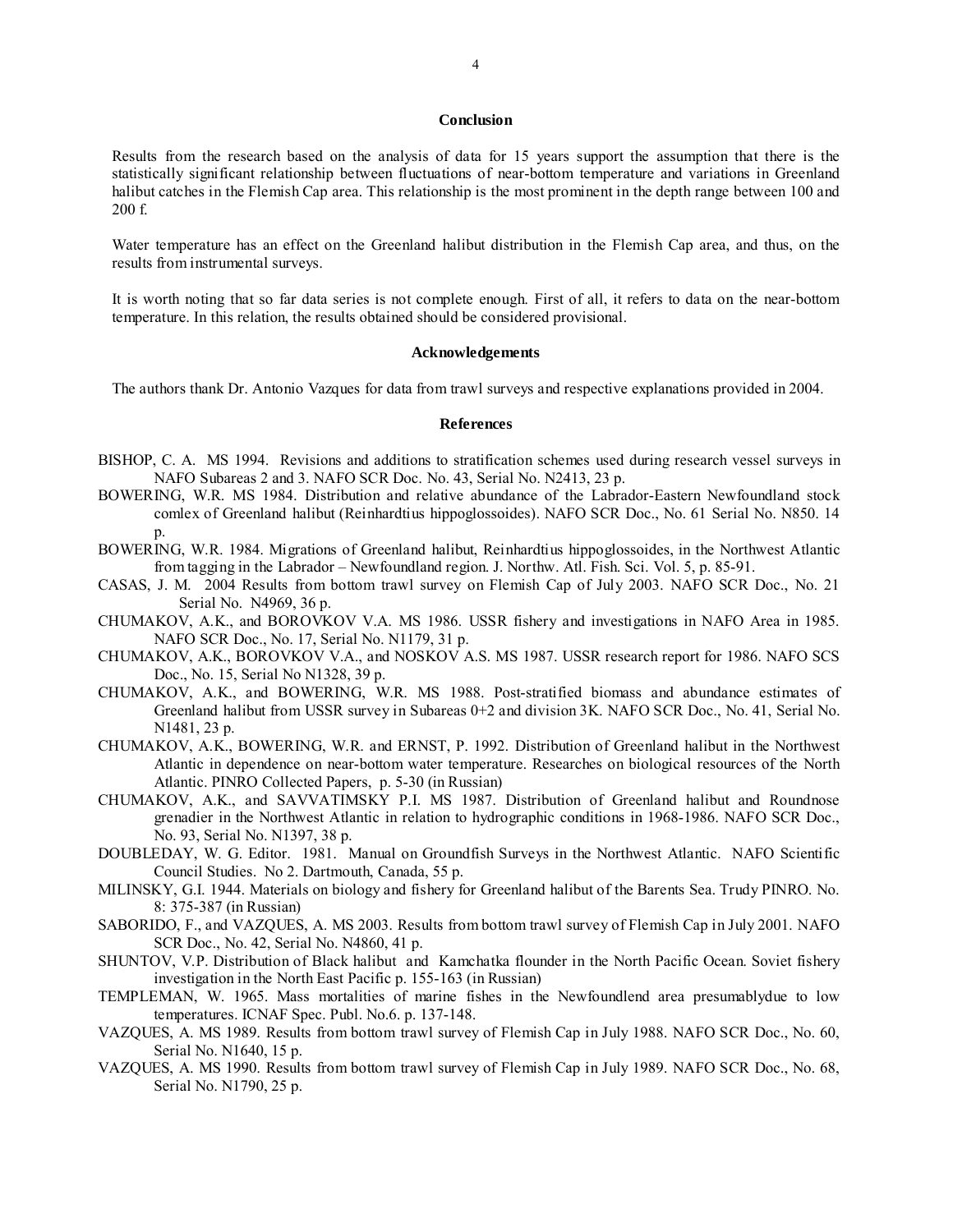- VAZQUES, A. MS 1991. Results from bottom trawl survey of Flemish Cap in July-August 1990. NAFO SCR Doc., No. 28, Serial No. 28 N1908, 25 p.
- VAZQUES, A. MS 1992. Results from bottom trawl survey of Flemish Cap in July 1991. NAFO SCR Doc., No. 27, Serial No. N2074, 17 p.
- VAZQUES, A. MS 1993. Results from bottom trawl survey of Flemish Cap in July 1992. NAFO SCR Doc., No. 19, Serial No. N2196, 22 p.
- VAZQUES, A. MS 1994. Results from bottom trawl survey of Flemish Cap in July 1993. NAFO SCR Doc., No. 22, Serial No. N2388, 42 p.
- VAZQUES, A. MS 1995. Results from bottom trawl survey of Flemish Cap in July 1994. NAFO SCR Doc., No. 26, Serial No. N2535, 33 p.
- VAZQUES, A. MS 1996. Results from bottom trawl survey of Flemish Cap in July 1995. NAFO SCR Doc., No. 54, Serial No. N2730, 27 p.
- VAZQUES, A. MS 1997. Results from bottom trawl survey of Flemish Cap in July 1996. NAFO SCR Doc., No. 28, Serial No. N2860, 30 p.
- VAZQUES, A. MS 1999. Results from bottom trawl survey of Flemish Cap in July 1998. NAFO SCR Doc., No. 22, Serial No. N4073, 37 p.
- VAZQUES, A. MS 2000. Results from bottom trawl survey of Flemish Cap in July 1999. NAFO SCR Doc., No. 9, Serial No. N4228, 50 p.
- VAZQUES, A. MS 2001. Results from bottom trawl survey of Flemish Cap in July 2000. NAFO SCR Doc., No. 22, Serial No. N4390, 56 p.
- VAZQUES, A. MS 2002. Results from bottom trawl survey of Flemish Cap in July 2001. NAFO SCR Doc., No. 12, Serial No. N4613, 43 p.
- VAZQUES, A., A. AVILA DE MELO, and F. SABORIDO –REY. MS 1998. Results from bottom trawl survey of Flemish Cap in July 1997. NAFO SCR Doc., No. 30, Serial No. N3017, 38 p.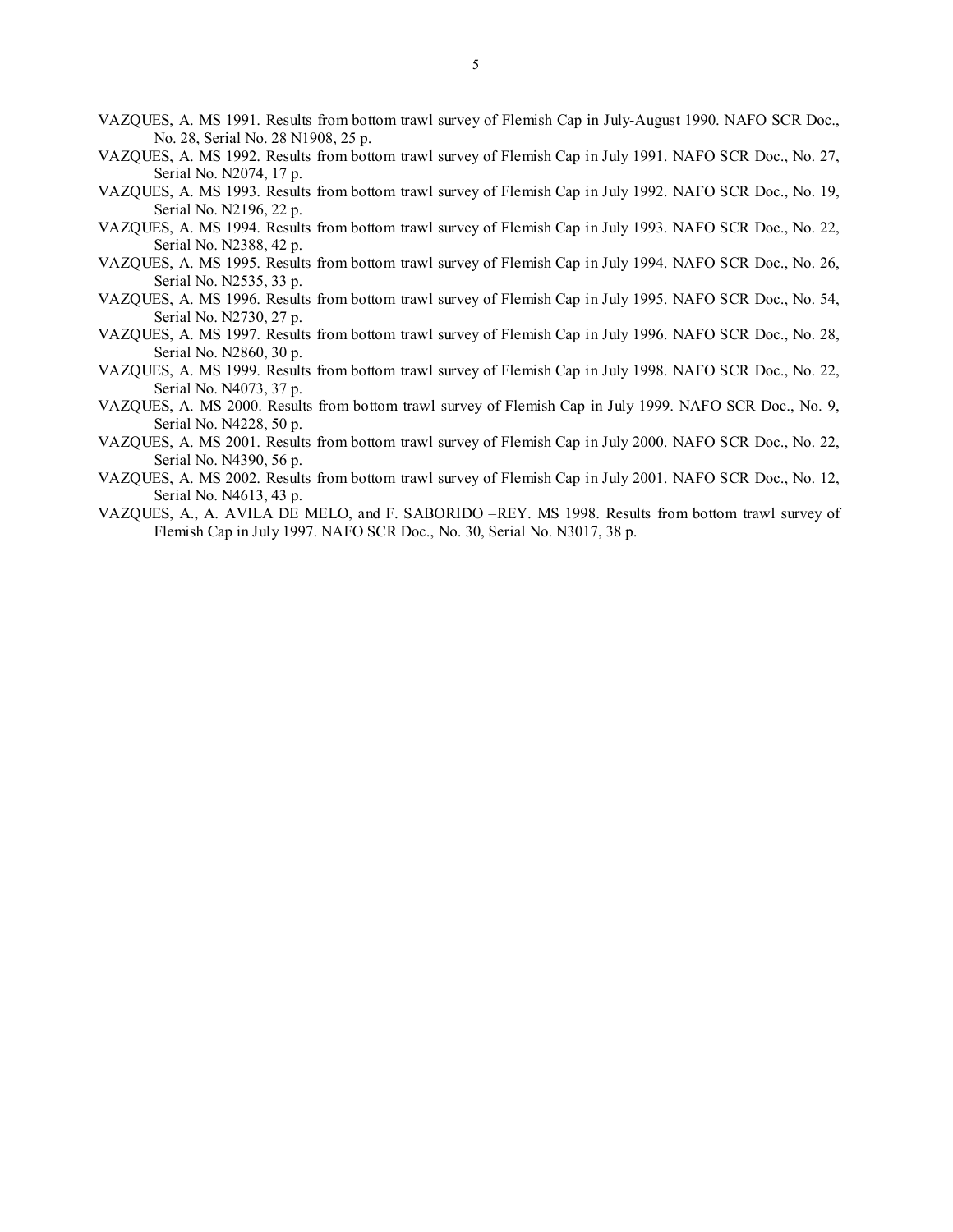| Year | Russian oceanographic surveys |                   | World Ocean   | <b>AZMP</b> | Note   |                            |
|------|-------------------------------|-------------------|---------------|-------------|--------|----------------------------|
|      | name of vessel                | side number       | cruise number | Atlas 2001  |        |                            |
|      |                               |                   |               |             |        |                            |
| 1988 | Persey-III                    | <b>BMRT-1202</b>  | 40            |             |        |                            |
| 1989 | Persey-III                    | <b>BMRT-1202</b>  | 43            |             |        |                            |
| 1990 | Persey-III                    | <b>BMRT-1202</b>  | 48            |             |        |                            |
| 1991 | Vilnyus                       | <b>PST-1362</b>   | 35            | $^{+}$      |        |                            |
| 1992 | Kapitan Shaitanov             | <b>PST-1366</b>   | 27            |             |        |                            |
| 1993 | Vilnyus                       | PST-1362          | 43            | $^{+}$      |        |                            |
| 1994 |                               |                   |               | $^{+}$      |        |                            |
| 1995 |                               |                   |               | $^{+}$      |        |                            |
| 1996 |                               |                   |               | $^{+}$      |        |                            |
| 1997 |                               |                   |               |             |        | Interpolation on           |
| 1998 |                               |                   |               |             |        | estimates of 1996 and 1999 |
| 1999 |                               |                   |               |             | $^{+}$ |                            |
| 2000 |                               |                   |               |             | $^{+}$ |                            |
| 2001 | Mozdok                        | PST-1360          |               |             | $^{+}$ |                            |
| 2002 | Remoyfjord                    | <b>SRTMK-1466</b> |               |             | $^{+}$ |                            |

Table 1. Sources of oceanographic data used to estimate mean near-bottom water temperature.

#### Table 2. Variability by depth in mean the near-bottom water temperature and in mean catches taken by the sampling trawl. Flemish Cap, 1988-2002.

| Depth range, f | Near-bottom       |                                 |         |                                            |          |            |  |  |
|----------------|-------------------|---------------------------------|---------|--------------------------------------------|----------|------------|--|--|
|                |                   | water temperature, $\mathrm{C}$ |         | Coefficient of variation of mean values, % |          |            |  |  |
|                | $\sim$<br>minimum | maximum                         | max-min | near-bottom water temperature              | catches  |            |  |  |
|                |                   |                                 |         |                                            | ind./tow | $kg /$ tow |  |  |
| 100-140        | 2.9               | 4.4                             | 1.5     | 11,1                                       | 100,4    | 107,8      |  |  |
| 140-200        | 3.3               | 4.2                             | 0.9     | 7,0                                        | 79,0     | 88,0       |  |  |
| 200-300        | 3.4               | 3.7                             | 0.3     | 2,6                                        | 73,1     | 60,3       |  |  |
| 300-400        | 3.2               | 3.6                             | 0.4     | 3,4                                        | 36,8     | 26,1       |  |  |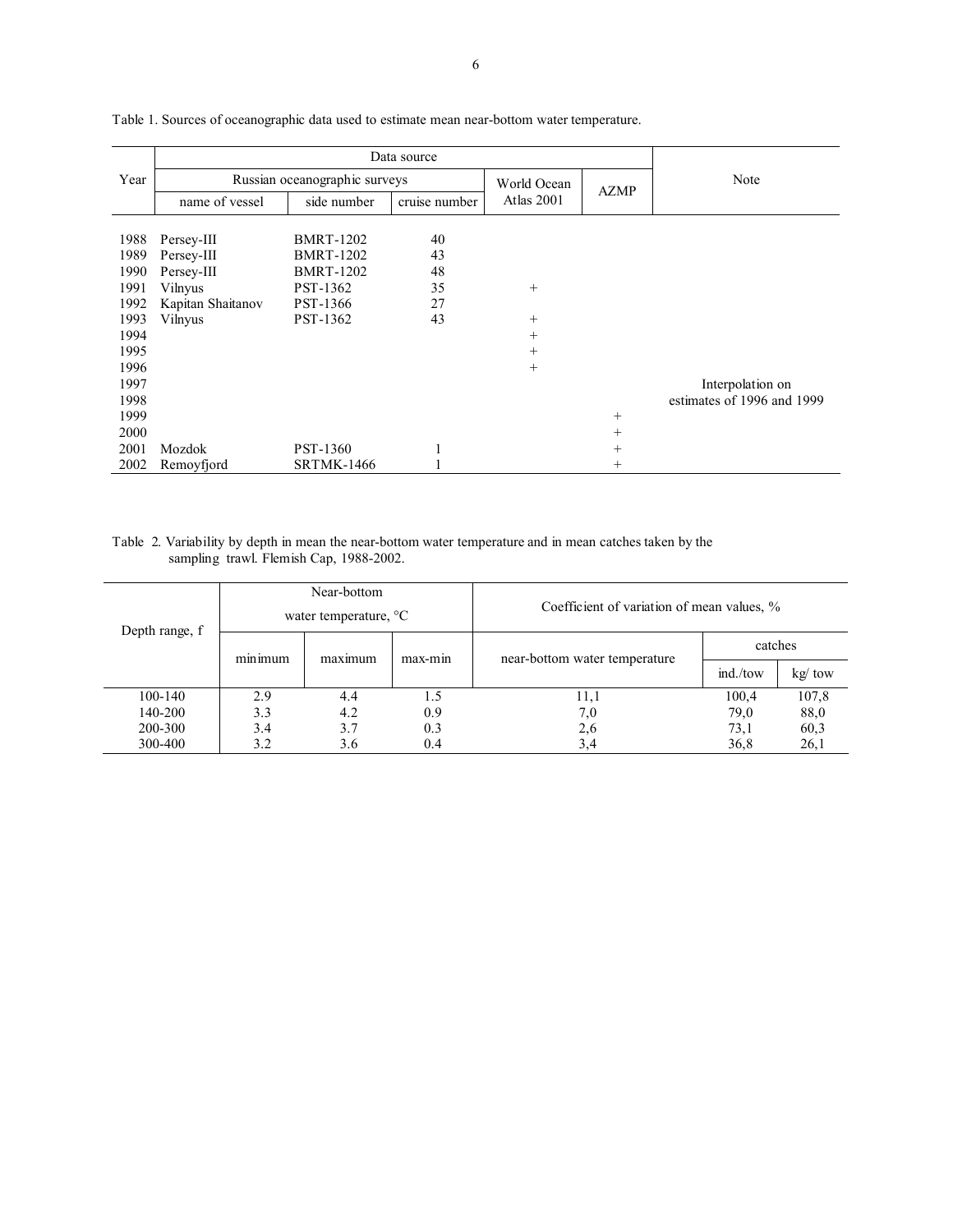| Depth range, f |                                | <b>Minimum</b>     |                | <b>Maximum</b>         |  |  |  |  |  |  |
|----------------|--------------------------------|--------------------|----------------|------------------------|--|--|--|--|--|--|
|                | <b>Near-bottom temperature</b> |                    |                |                        |  |  |  |  |  |  |
|                | t, $\mathrm{^{\circ}C}$        | year               | t, $^{\circ}C$ | vear                   |  |  |  |  |  |  |
| 100-140        | 2.9                            | 1990               | 4.4            | <u> 1999</u>           |  |  |  |  |  |  |
| 140-200        | 3.3                            | <b>1990</b> , 1995 | 4.2            | 1999                   |  |  |  |  |  |  |
| 200-300        | 3.4                            | 1993               | 3.7            | 1988, 1999, 2001, 2002 |  |  |  |  |  |  |
| 300-400        | 3.2                            | 1993, 1996         | 3.6            | 2002                   |  |  |  |  |  |  |
|                | Mean catch in numbers          |                    |                |                        |  |  |  |  |  |  |
|                | ind/trawl                      | year               | in/трал        | year                   |  |  |  |  |  |  |
| 100-140        | 0.2                            | 1990, 1994         | 17.2           | <u>1999</u>            |  |  |  |  |  |  |
| 140-200        | 0.9                            | <u>1990</u>        | 58.4           | 1998                   |  |  |  |  |  |  |
| 200-300        | 6.5                            | 1989               | 84.2           | 1998                   |  |  |  |  |  |  |
| 300-400        | 18.2                           | 1989               | 101.0          | 1998                   |  |  |  |  |  |  |
|                | Mean catch in weight           |                    |                |                        |  |  |  |  |  |  |
|                | kg/trawl                       | year               | kg/trawl       | year                   |  |  |  |  |  |  |
| 100-140        | $\le 0.1$                      | 1990, 1994         | 7.5            | <u>1999</u>            |  |  |  |  |  |  |
| 140-200        | 0.9                            | 1990               | 27.6           | <u> 1999</u>           |  |  |  |  |  |  |
| 200-300        | $7.4 - 7.8$                    | 1988-1990          | 54.0           | 1998                   |  |  |  |  |  |  |
| 300-400        | 22.5                           | 1989               | 66.8           | 1998                   |  |  |  |  |  |  |

Table 3. Extremum values of mean near-bottom temperature and mean catches taken by the sampling trawl, in numbers and weight, given by depth. Flemish Cap, 1988-2002.

Note: Underlined are years when minimum and maximum values of mean catches concurred with years of temperature extremums.

TABLE 4. Correlation coefficients of mean catches by the sampling trawl, in numbers and weight, and mean values of water temperature in the near-bottom layer, by depth. Flemish Cap, 1988-2002.

| Correlation coefficient            | Correlation coefficients by depth |               |               |               |  |  |
|------------------------------------|-----------------------------------|---------------|---------------|---------------|--|--|
|                                    | $100-140$ f                       | $140 - 200$ f | $200 - 300 f$ | $300 - 400 f$ |  |  |
|                                    |                                   |               |               |               |  |  |
| Correlation coefficient in numbers | 0,74                              | <u>0,53</u>   | <u>0,51</u>   | 0,32          |  |  |
| Correlation coefficient in weight  |                                   | 0,75          | 0,52          | 0.35          |  |  |

Note:

1. Underlined are correlation coefficients of significant values.

2. The highest correlation coefficients, which significance was confirmed after checking by the bootstrap method are typed in italic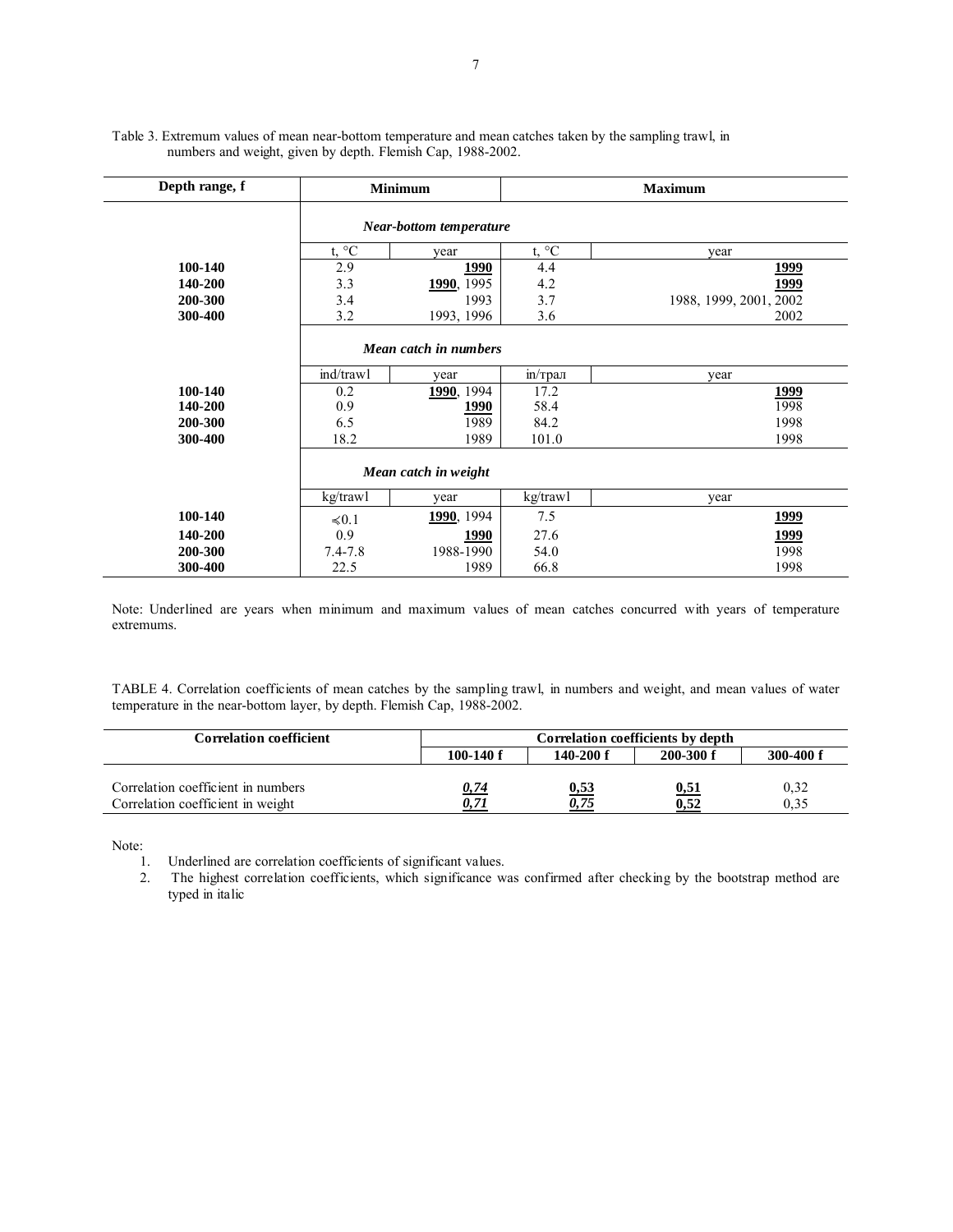

Figure. 1. Dynamics of mean water temperature in the near-bottom layer (T) and mean catches by sampling trawl in numbers (A) by four depth intervals. Flemish Cap, 1988-2002.